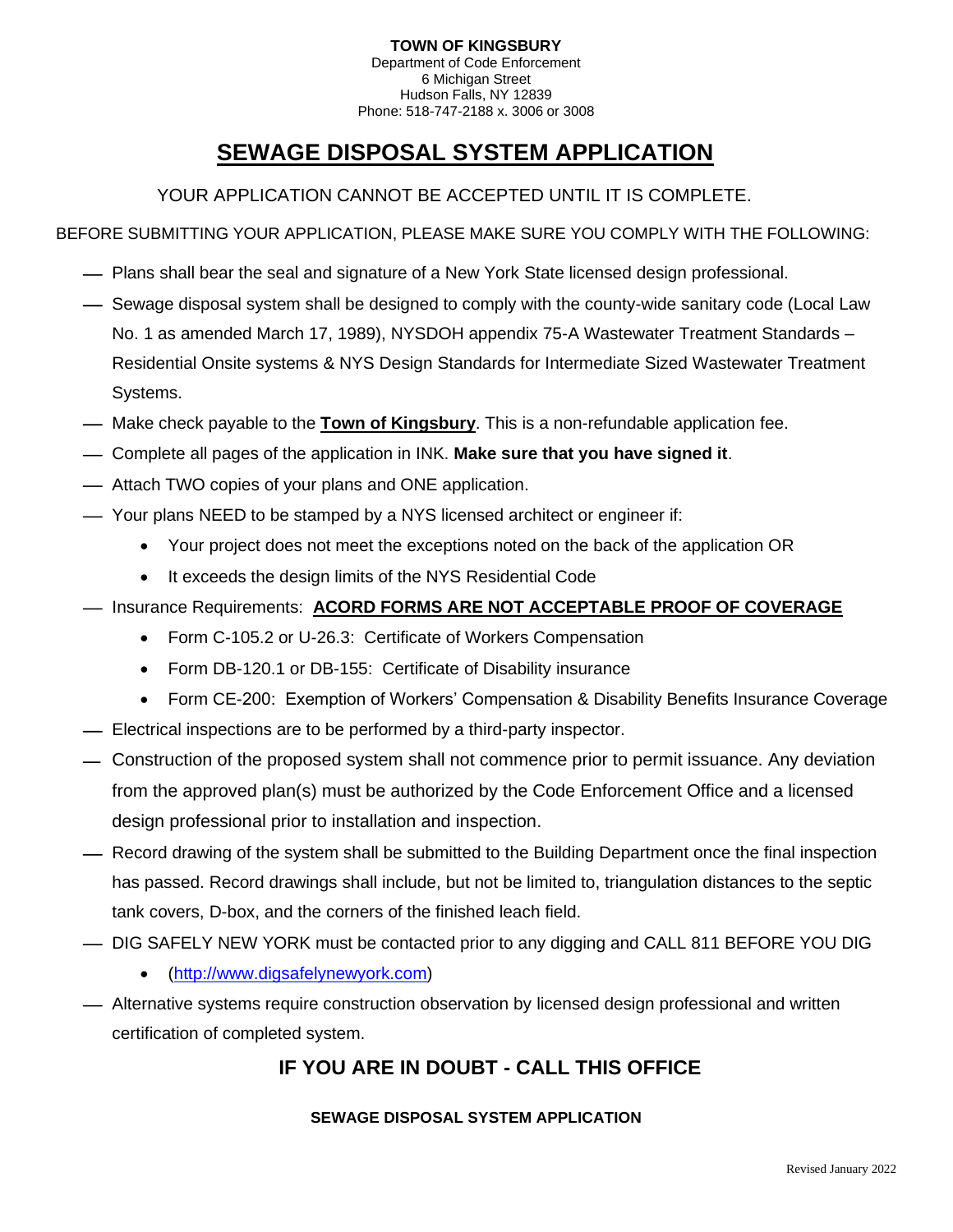#### **TOWN OF KINGSBURY**

Department of Code Enforcement 6 Michigan Street Hudson Falls, NY 12839 Phone: 518-747-2188 x. 3006 or 3008

| PROPERTY INFORMATION                                                                |                                                          |                      |                                                   |                    |                      |                      |
|-------------------------------------------------------------------------------------|----------------------------------------------------------|----------------------|---------------------------------------------------|--------------------|----------------------|----------------------|
| Owner's Name                                                                        |                                                          |                      |                                                   |                    | Cell #               |                      |
| <b>Property Address</b>                                                             |                                                          |                      |                                                   |                    | Home #               |                      |
|                                                                                     |                                                          |                      |                                                   |                    | Email                |                      |
|                                                                                     |                                                          |                      |                                                   |                    |                      |                      |
|                                                                                     |                                                          |                      | Tax Map Section ________ Block _______ Lot ______ |                    |                      |                      |
| <b>APPLICANT</b>                                                                    |                                                          |                      |                                                   |                    |                      |                      |
| Name                                                                                |                                                          |                      |                                                   |                    | <b>APPLICANT IS:</b> |                      |
| <b>Mailing Address</b>                                                              |                                                          |                      |                                                   |                    | □ Owner              | $\Box$ Agent         |
|                                                                                     |                                                          |                      |                                                   |                    | $\Box$ Lessee        | □ Architect/Engineer |
|                                                                                     |                                                          |                      |                                                   |                    | □ Builder/Contractor |                      |
| Cell Phone #                                                                        |                                                          |                      | Home #                                            |                    |                      |                      |
| Email                                                                               |                                                          |                      |                                                   |                    |                      |                      |
|                                                                                     |                                                          |                      |                                                   |                    |                      |                      |
|                                                                                     | Name & Address of owner if different from Applicant      |                      |                                                   |                    |                      |                      |
|                                                                                     |                                                          |                      |                                                   |                    |                      |                      |
| If Owner/Applicant is a Corporation, Give the name and title of two<br>(2) officers |                                                          |                      |                                                   |                    |                      |                      |
| <b>OCCUPANCY</b> (Check all that apply):                                            |                                                          |                      |                                                   |                    |                      | Group                |
| Structure: $\Box$ NEW                                                               | <b>D</b> EXISTING                                        |                      |                                                   | <b>Description</b> |                      |                      |
| □ Single Family Home                                                                |                                                          | $\Box$ Business      |                                                   |                    |                      | B                    |
| $\Box$ One-Family Dwelling (R3)                                                     |                                                          | $\Box$ Mercantile    |                                                   |                    |                      | M                    |
| $\Box$ Two-Family Dwelling (R3)                                                     |                                                          | $\square$ Factory    |                                                   |                    |                      | F                    |
|                                                                                     | □ Storage<br>Multiple Dwelling:                          |                      |                                                   |                    |                      | S                    |
| Permanent Occupancy (R2)<br>$\Box$ Assembly                                         |                                                          |                      |                                                   |                    | Α                    |                      |
| $\Box$ Transient Occupancy (R1)                                                     |                                                          | $\Box$ Institutional |                                                   |                    |                      |                      |
| $\Box$ Misc<br>$\Box$ Adult Residential Care (R4)                                   |                                                          |                      |                                                   |                    | U                    |                      |
| *Not more than 16 occupants                                                         |                                                          | $\Box$ Other         |                                                   |                    |                      |                      |
|                                                                                     | NATURE OF PROPOSED WORK (Check all that apply) Estimated |                      |                                                   |                    |                      |                      |
| cost (Exclusive of land)                                                            |                                                          |                      |                                                   | <b>Description</b> |                      | Cost                 |
| $\Box$ Construction of a new disposal system                                        |                                                          |                      |                                                   |                    |                      |                      |
| □ Repair or Replacement of an existing disposal system                              |                                                          |                      |                                                   |                    |                      |                      |
| $\Box$ Alteration to existing disposal system                                       |                                                          |                      |                                                   |                    |                      |                      |
| $\Box$ Other                                                                        |                                                          |                      |                                                   |                    |                      |                      |
|                                                                                     | Name (Engineer, Architect, and/or Sub-                   |                      |                                                   |                    |                      |                      |
| Contractor                                                                          |                                                          | <b>Phase of Work</b> | Phone                                             | Email              |                      |                      |
|                                                                                     |                                                          |                      |                                                   |                    |                      |                      |
|                                                                                     |                                                          |                      |                                                   |                    |                      |                      |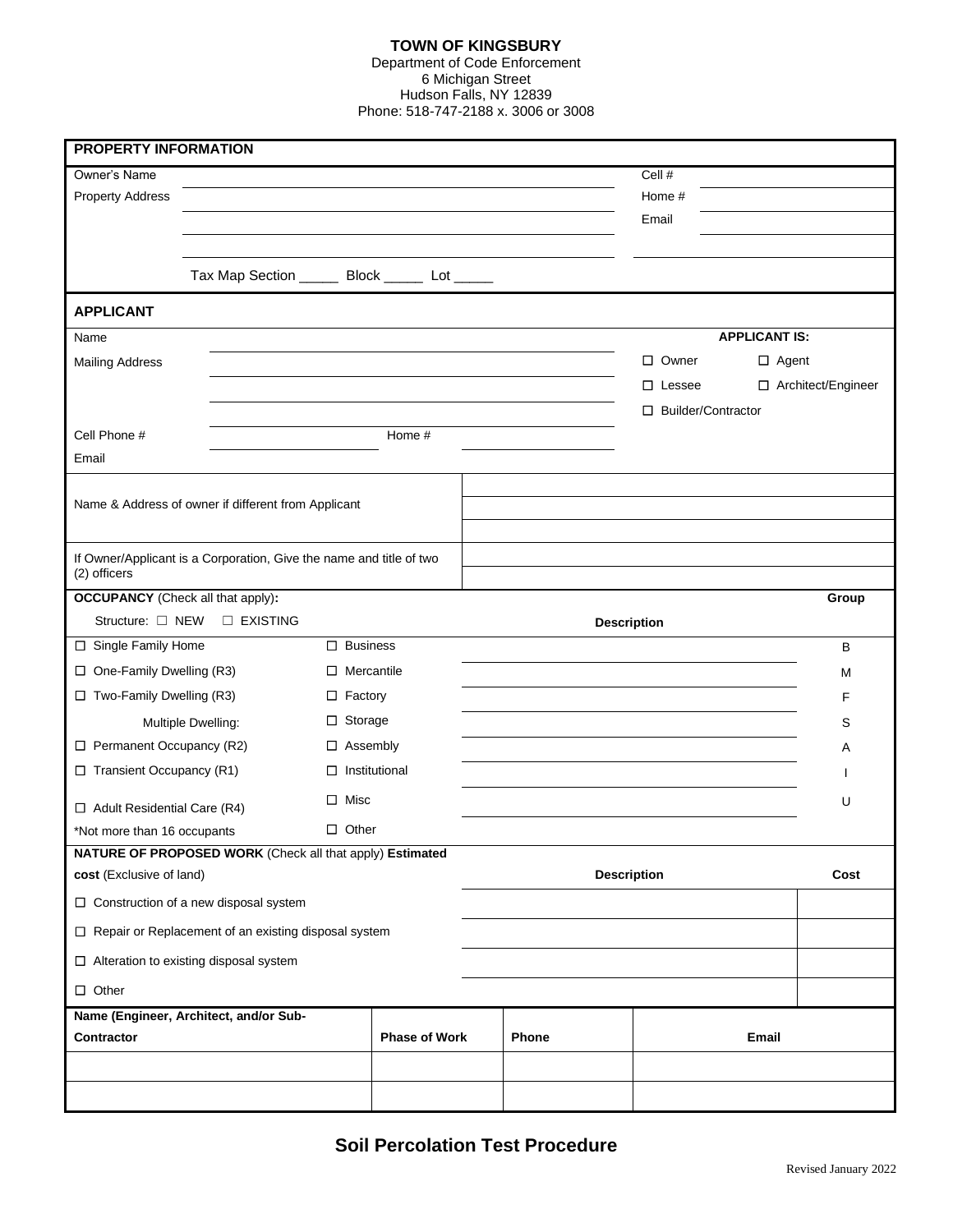#### **TOWN OF KINGSBURY** Department of Code Enforcement 6 Michigan Street Hudson Falls, NY 12839 Phone: 518-747-2188 x. 3006 or 3008

The procedures noted below should be followed in performing a soil percolation test:

- 1. Make sure proper construction safety practices are followed.
- 2. Dig a hole with vertical sides approximately 12 inches wide on all four (4) sides or 12 inches in diameter. The depth of the test holes should be 24 to 30 inches below final grade or at the projected bottom of trenches in shallower or deeper systems. Holes shall be hand dug; the use of a backhoe to excavate the upper soils is not acceptable. It is necessary to place washed aggregate in the lower two (2) inches of each percolation test hole or employ another method that will reduce scouring and silting action when water is poured into the hole. The sides of percolation holes should be scraped to avoid smearing.
- 3. Pre-soak the test hole by periodically filling the hole with water and allowing the water to seep away. This procedure should be performed for at least four (4) hours and should begin one (1) day before the test, except in clean, coarse sand and gravel. After the water from the final pre-soaking has seeped away, remove any loose soil that has fallen from the sides of the hole. Pre-soaking saturates the surrounding soil and allows for clay in the soil to swell, simulating when a system is in operation and receiving wastewater effluent.
- 4. Pour clean water into the hole, with as little splashing as possible, to a depth of six (6) inches above the bottom of the test hole.
- 5. Observe and record the time in minutes required for the water to drop from the six (6) inch depth to the five (5) inch depth.
- 6. Repeat the test a minimum of three (3) times until the time for the water to drop from six (6) inches to five (5) inches for two (2) successive tests is approximately equal (i.e.,  $\leq$  1 minutes for 1 – 30 min./inch;  $\leq$  2 minutes for 31-60 min./inch). The longest time interval to drop one (1) inch shall be taken as the stabilized rate of percolation and shall serve as the basis of design for the absorption system. Note that except for sandy soils, properly pre-soaking a percolation test hole will typically shorten the time spent for successive percolation rates to become equal.

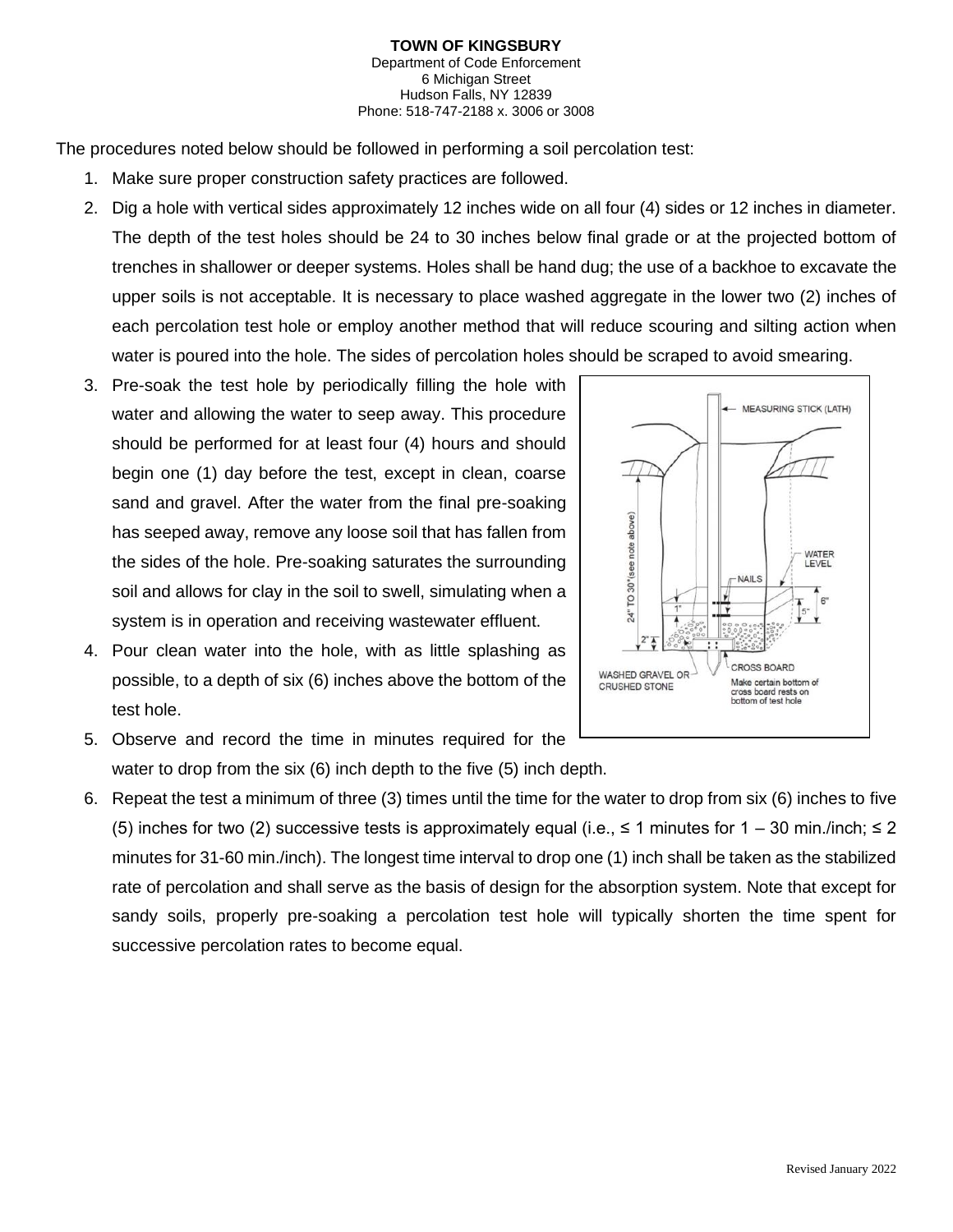#### **TOWN OF KINGSBURY**

Department of Code Enforcement 6 Michigan Street Hudson Falls, NY 12839 Phone: 518-747-2188 x. 3006 or 3008

#### **Soil and Site Appraisal**

| Topography:                                 | $\square$ Flat | $\Box$ Rolling | $\Box$ Sloped                         | $\Box$ Other:                                    |  |
|---------------------------------------------|----------------|----------------|---------------------------------------|--------------------------------------------------|--|
| Within 200 feet:                            |                |                |                                       |                                                  |  |
| <b>Waterbodies</b>                          | $\Box$ None    | Wetland<br>П   | $\Box$ Pond/Lake                      | $\Box$ Stream/River $\Box$ Intermittent Drainage |  |
| <b>Existing Water Supplies</b><br>$\Box$ No |                |                | $\Box$ Yes (if yes, identify on plan) |                                                  |  |

**Deep Test Pit** (attached additional pages if more room is required)**:**

**Test Depth –** Minimum 5' and 2' below proposed absorption systems; minimum 5' below deepest seepage pit.

|                                                                                                                                                                                                                                                                                          | Soil Description |                                                                                                                                                       |                                                                                |                                            |  |  |  |
|------------------------------------------------------------------------------------------------------------------------------------------------------------------------------------------------------------------------------------------------------------------------------------------|------------------|-------------------------------------------------------------------------------------------------------------------------------------------------------|--------------------------------------------------------------------------------|--------------------------------------------|--|--|--|
| $\alpha$                                                                                                                                                                                                                                                                                 |                  |                                                                                                                                                       |                                                                                |                                            |  |  |  |
| $\Omega$                                                                                                                                                                                                                                                                                 |                  |                                                                                                                                                       |                                                                                |                                            |  |  |  |
| $\alpha$                                                                                                                                                                                                                                                                                 |                  |                                                                                                                                                       |                                                                                |                                            |  |  |  |
| $\mathbf{a}$                                                                                                                                                                                                                                                                             |                  |                                                                                                                                                       |                                                                                |                                            |  |  |  |
| $\alpha$                                                                                                                                                                                                                                                                                 |                  |                                                                                                                                                       |                                                                                |                                            |  |  |  |
| $\alpha$                                                                                                                                                                                                                                                                                 |                  |                                                                                                                                                       |                                                                                |                                            |  |  |  |
|                                                                                                                                                                                                                                                                                          |                  |                                                                                                                                                       |                                                                                |                                            |  |  |  |
| "<br>(use + indicate an elevated system)<br>Proposed depth of absorption system below existing grade:                                                                                                                                                                                    |                  |                                                                                                                                                       |                                                                                |                                            |  |  |  |
|                                                                                                                                                                                                                                                                                          |                  |                                                                                                                                                       |                                                                                |                                            |  |  |  |
|                                                                                                                                                                                                                                                                                          |                  |                                                                                                                                                       |                                                                                |                                            |  |  |  |
| <b>Test Depth:</b><br>1. In-ground absorption systems: 20-30 inches deep or projected trench depth<br>2. Elevated absorption systems: 12 inches into existing grade<br>3. Seepage pits: half-depth and full depth of proposed pit depth<br>4. Privy/Outhouse: full depth of proposed pit |                  |                                                                                                                                                       |                                                                                |                                            |  |  |  |
| <b>Percolation Test #1:</b><br><b>Percolation Test #2</b>                                                                                                                                                                                                                                |                  |                                                                                                                                                       |                                                                                |                                            |  |  |  |
| <b>Percolation Test Depth</b>                                                                                                                                                                                                                                                            | Inches           | <b>Percolation Test Depth</b>                                                                                                                         |                                                                                | inches                                     |  |  |  |
|                                                                                                                                                                                                                                                                                          |                  | $Min/Inch =$                                                                                                                                          | $Min/Inch =$                                                                   |                                            |  |  |  |
|                                                                                                                                                                                                                                                                                          |                  | $Min/Inch =$                                                                                                                                          | $Min/Inch =$                                                                   |                                            |  |  |  |
|                                                                                                                                                                                                                                                                                          |                  | $Min/Inch =$                                                                                                                                          | $Min/Inch =$                                                                   |                                            |  |  |  |
|                                                                                                                                                                                                                                                                                          |                  | $Min/Inch =$                                                                                                                                          | $Min/Inch =$                                                                   |                                            |  |  |  |
|                                                                                                                                                                                                                                                                                          |                  | $Min/Inch =$                                                                                                                                          | $Min/Inch =$                                                                   |                                            |  |  |  |
|                                                                                                                                                                                                                                                                                          |                  | Mottling Depth:<br>Test Hole Size: 12" square or 12" diameter circle.<br>$Min/Inch =$<br>$Min/Inch =$<br>$Min/Inch =$<br>$Min/Inch =$<br>$Min/Inch =$ | <b>Percolation Tests</b> (attached additional pages if more room is required): | Bedrock, shale, impervious boundary depth: |  |  |  |

**WASHINGTON COUNTY SANITARY CODE, LOCAL LAW #1, 1988,** requires a minimum of two (2) percolation tests and one (1) deep test hole be performed in the area of each proposed absorption field or in the case of seepage pits at the site of each seepage pit.

| <b>Signature of New York State licensed</b> |  |
|---------------------------------------------|--|
| design professional                         |  |

**Printed Name** Date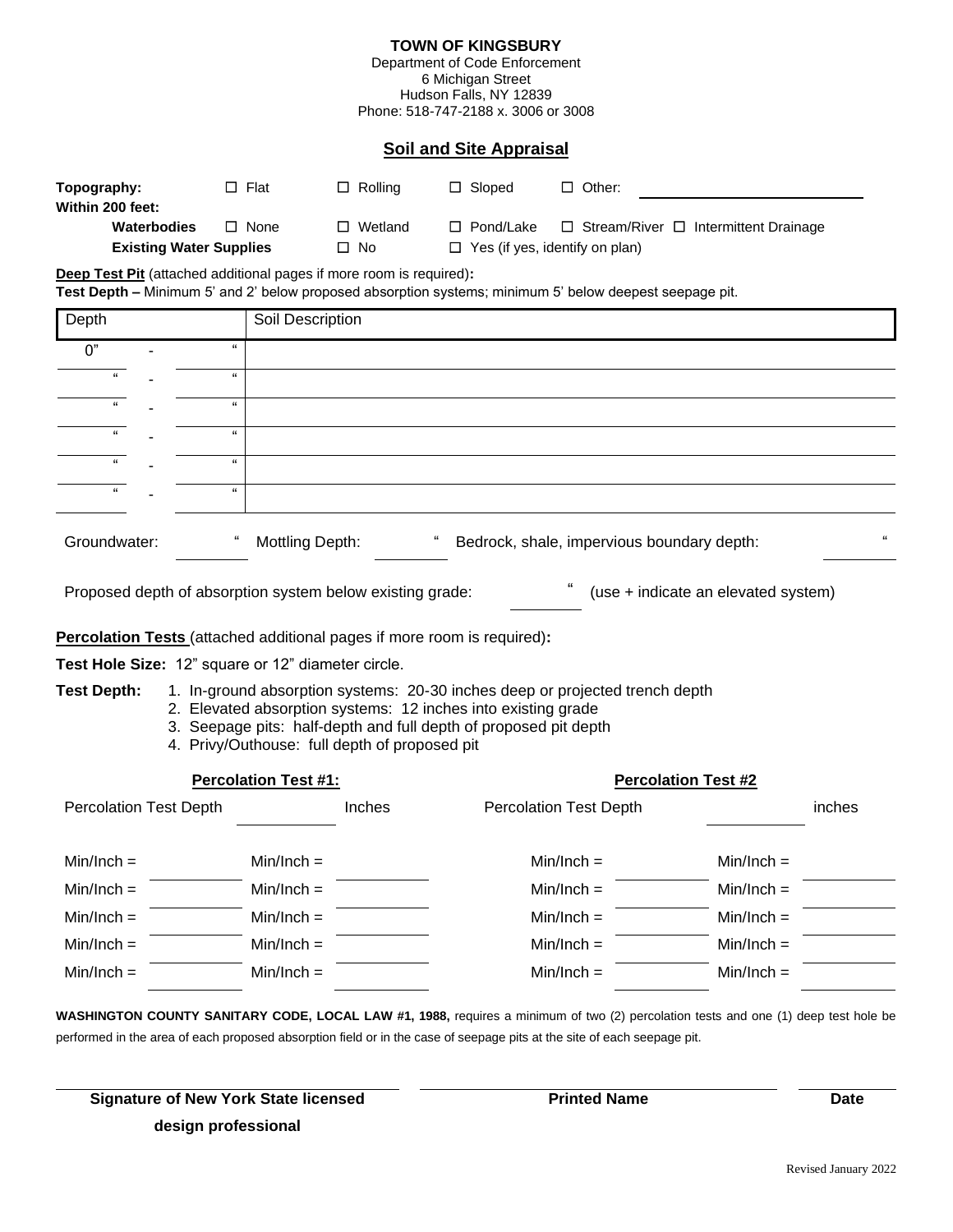# **TOWN OF KINGSBURY**

Department of Code Enforcement 6 Michigan Street Hudson Falls, NY 12839 Phone: 518-747-2188 x. 3006 or 3008

### **Proposed Sewage System Information:**

| Residential # of Bedrooms                                                                                                                                                                                 |                                   | х                                                          | $GPD =$                                           | 0.0    | Daily                                                             |
|-----------------------------------------------------------------------------------------------------------------------------------------------------------------------------------------------------------|-----------------------------------|------------------------------------------------------------|---------------------------------------------------|--------|-------------------------------------------------------------------|
| Non-Residential # of Occupants                                                                                                                                                                            |                                   | х                                                          | $GPD =$                                           | 0.0    | Design                                                            |
| Other                                                                                                                                                                                                     |                                   | х                                                          | $GPD =$                                           | 0      | Flow                                                              |
| <b>Non-Waterborne System:</b><br>$\Box$ Composter (NSF 41)<br>□ Closed Vault Privy/Outhouse<br>Holding Tank (shall not be used for new construction. High level alarm and water supply shutoff required): | $\Box$ Incinerator Toilet         | □ Open Vault Privy/Outhouse                                | $\Box$ Chemical and recirculating Toilets         |        |                                                                   |
| Tank Size (min 5 days' flow)                                                                                                                                                                              |                                   | Gallons                                                    | <b>Tank Material</b>                              |        |                                                                   |
| Septic Tank: In-sink garbage disposal? $\Box$ No                                                                                                                                                          |                                   |                                                            | $\Box$ Yes (if yes, add 250 gallons to tank size) |        |                                                                   |
| <b>Tank Size</b>                                                                                                                                                                                          | Gallons                           | $\Box$ No<br>Dual compartment                              | $\Box$ Yes<br>Tank material                       |        |                                                                   |
|                                                                                                                                                                                                           |                                   |                                                            |                                                   |        |                                                                   |
| Absorption Field (Distribution Box Required):                                                                                                                                                             |                                   |                                                            |                                                   |        |                                                                   |
| Trench Type:                                                                                                                                                                                              | □ Stone & Pipe                    | □ Gravel-less System                                       | $\Box$ Other                                      |        |                                                                   |
| Trench Width:                                                                                                                                                                                             | inches                            | Trench Bottom Depth:                                       | inches                                            |        |                                                                   |
| Number of Laterals:                                                                                                                                                                                       |                                   | Length of Laterals:                                        | feet                                              |        | (60' max length for Gravity Systems)                              |
| Total System Length:                                                                                                                                                                                      | feet                              |                                                            |                                                   |        |                                                                   |
| Note: All laterals must be of equal length                                                                                                                                                                |                                   |                                                            |                                                   |        |                                                                   |
| Absorption Bed (Pressure/dosing Distribution Required):                                                                                                                                                   |                                   |                                                            |                                                   |        |                                                                   |
| Bed Type:                                                                                                                                                                                                 | $\Box$ Stone and Pipe             | □ Gravel-less System                                       | $\Box$ Other                                      |        |                                                                   |
| Bed Width:                                                                                                                                                                                                |                                   | (20' Max Bed Width)<br>feet                                | Bed Length:                                       |        | feet                                                              |
| Total System Area:                                                                                                                                                                                        |                                   | square feet Bed Bottom Depth:                              |                                                   | inches |                                                                   |
| <b>Seepage Pit(s)</b> (multiple pits require the use of a distribution box; stone size min $\frac{3}{4}$ " to max 2 $\frac{1}{2}$ "):                                                                     |                                   |                                                            |                                                   |        |                                                                   |
| Effective Pit Diameter (in feet):                                                                                                                                                                         |                                   |                                                            |                                                   |        |                                                                   |
| Perforated Vault $\varnothing$ +                                                                                                                                                                          |                                   | Aggregate Thickness                                        | Aggregate Thickness =                             |        | Total Effective $\varnothing$ ft.                                 |
| Effective Pit Depth (in feet):                                                                                                                                                                            |                                   |                                                            |                                                   |        |                                                                   |
|                                                                                                                                                                                                           | Aggregate Thickness Under Vault + |                                                            | Perforated Vault to Inlet Pipe =                  |        | Total Effective Depth in feet                                     |
| Effective Side Wall Area (in square feet):                                                                                                                                                                |                                   |                                                            |                                                   |        |                                                                   |
|                                                                                                                                                                                                           | Effective Pit Diameter X 3.14 X   | Effective Pit Depth $=$                                    |                                                   |        | Effective Side Wall Area                                          |
| Total Effective Area (in square feet):                                                                                                                                                                    |                                   |                                                            |                                                   |        |                                                                   |
| Effective Side Wall Area X                                                                                                                                                                                |                                   | Number of Pits                                             |                                                   |        | <b>Total Effective Side Wall Area</b>                             |
| <b>Alternative Systems:</b>                                                                                                                                                                               |                                   | $\Box$ Raised $\Box$ Mound $\Box$ Intermittent Sand Filter |                                                   |        | $\Box$ Evaporation-Transpiration & Evapo-Transpiration Absorption |
| <b>Site Modification:</b>                                                                                                                                                                                 |                                   | □ Clay Barrier Protecting Bedrock Recharge Aquifers        | □ Limited Surficial Usable Soil                   |        |                                                                   |
|                                                                                                                                                                                                           | □ Very Fast Percolating Soils     | □ Sloping Sites                                            |                                                   |        | □ In-situ Absorption Trenches on Sloped Sites                     |